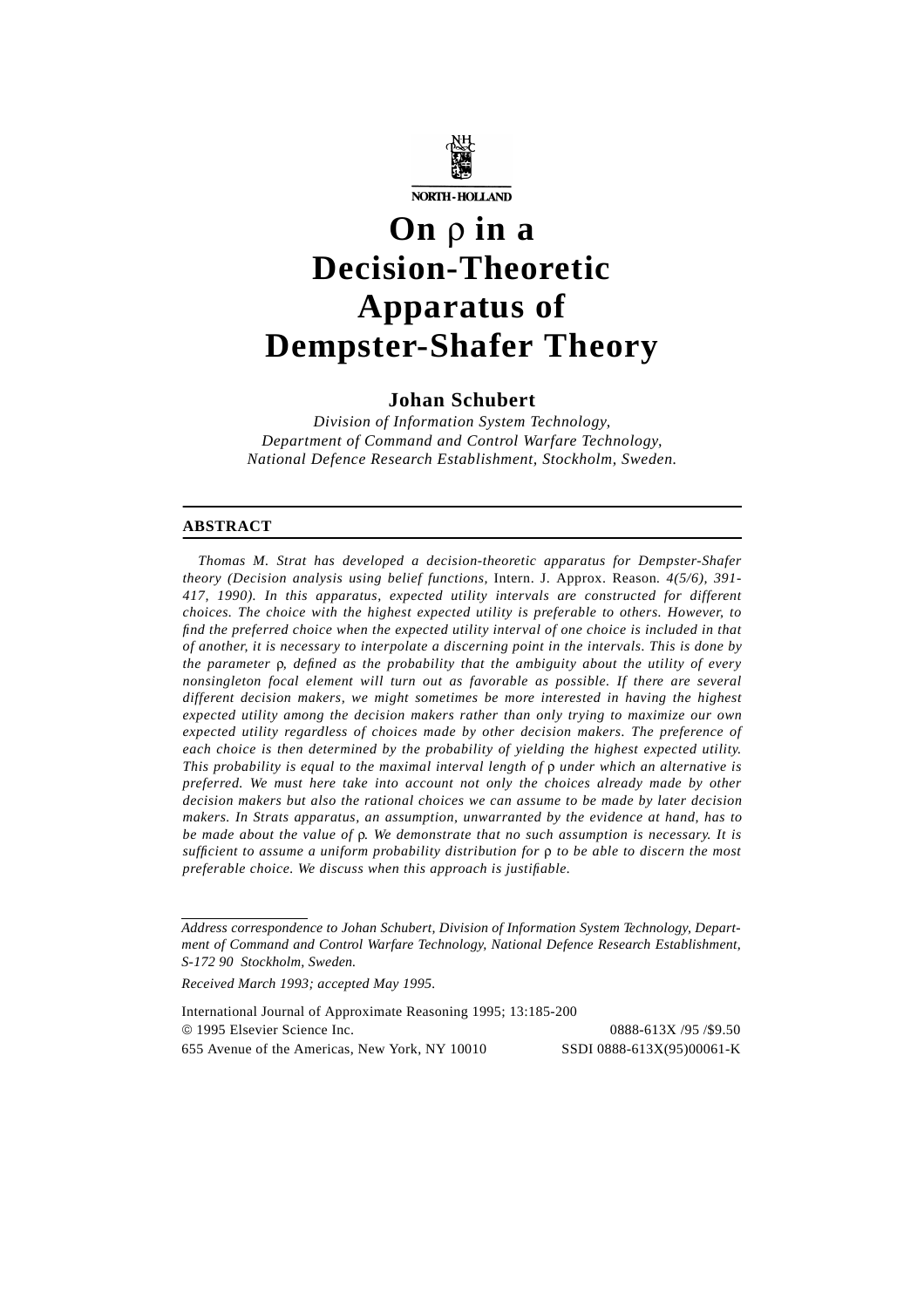# KEYWORDS: *belief functions, decision analysis, decision making, decision tree, Dempster-Shafer theory, evidential reasoning, reasoning under uncertainty*

# **1. INTRODUCTION**

To make rational decisions under uncertainty is somewhat complicated in Dempster-Shafer theory (Dempster [1], Shafer [2]) because of the interval representation. In [3] Nguyen and Walker discussed different approaches to decision making with belief functions. They found three different basic models. The first is based on the Choquet integral that yields the expected utility with respect to belief functions;

$$
E_F(u) = \int_{0}^{\infty} F(u > t)dt + \int_{-\infty}^{0} [F(u > t) - 1] dt
$$

where *F* is a belief function defined on  $2^{\Theta}$  by  $F(A) = inf\{P(A): P \in \mathbf{P}\}\$  and  $P = {P : F \leq P}$  is a class of probability measures on  $\Theta$ . This leads to the pessimistic strategy of ranking alternatives by their minimal expected utility.

In the second basic model the decision maker uses some additional information or subjective views. Instead of searching for the alternative that maximizes expected utility, the utility function will be supplemented by some new function dependent on the utility and some other parameter corresponding to the additional information or subjective views. An article by Strat [4] is an example of the second basic model.

The third basic model consists of models using the insufficient reason principle or equivalently the maximum entropy principle. As an example, Smets and Kennes [5] have developed a two-level model of credal belief and pignistic probability, called the *transferable belief model* (TBM).

On the credal level of this model the reasoning process takes place in the usual manner as within Dempster-Shafer theory. Here beliefs are held by belief functions and combined by Dempster's rule. When a decision must be taken, the belief on the credal level is transformed to a probability at the pignistic level by a *pignistic transformation* based on Laplace's insufficient-reason principle;

$$
BetP(x) = \sum_{x \subseteq A \in \mathfrak{R}} \frac{m(A)}{|A|} = \sum_{A \in \mathfrak{R}} m(A) \cdot \frac{|x \cap A|}{|A|},
$$

$$
BetP(B) = \sum_{A \in \mathfrak{R}} m(A) \cdot \frac{|B \cap A|}{|A|}
$$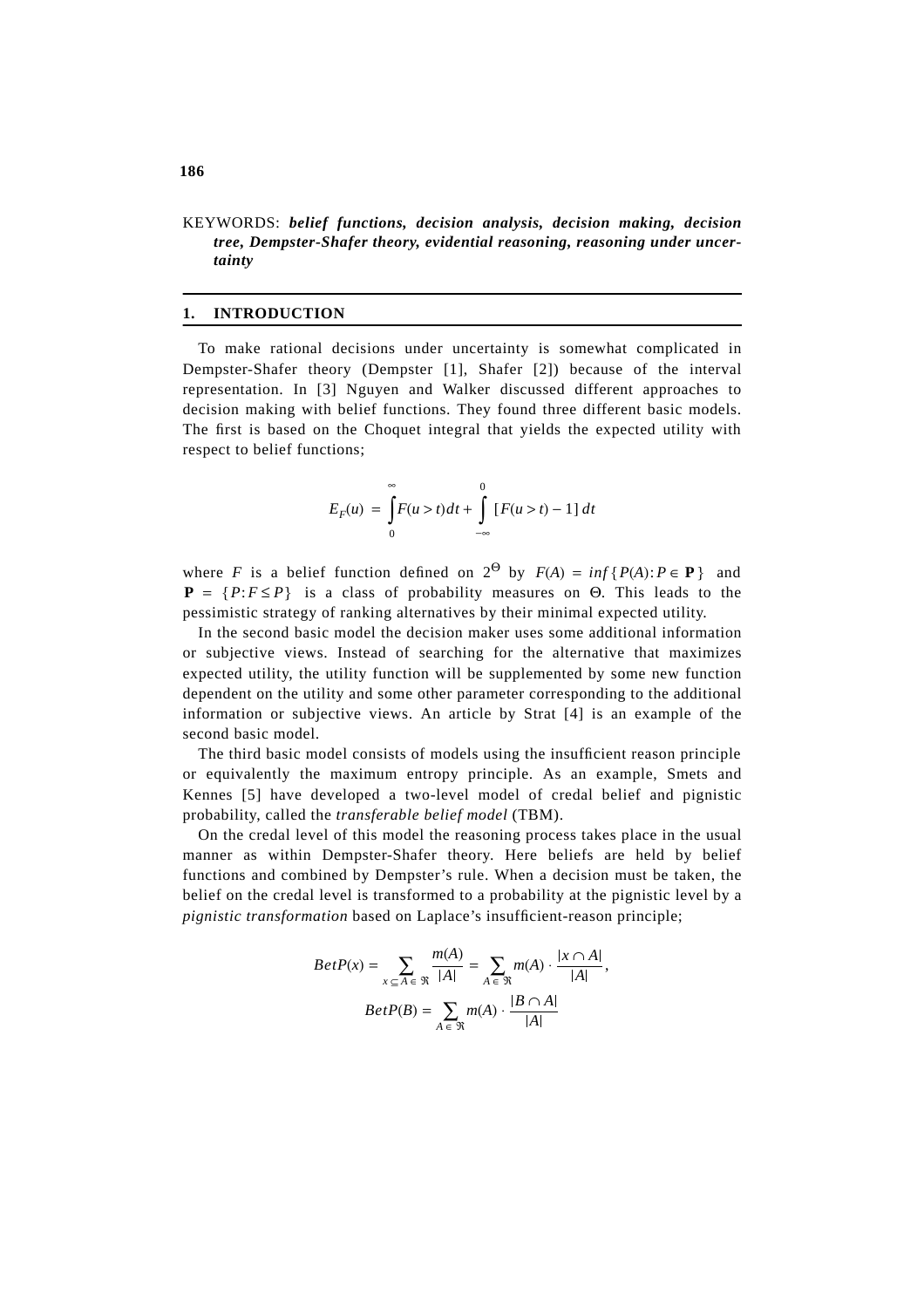where  $BetP(\cdot)$  is the pignistic probability we should use to 'bet' with in a utility maximization process. Here  $\Re$  is the set of all propositions. It is called the betting frame.

The pignistic probability regarding some proposition *A* depends on the organization of the betting frame  $\Re$ . But regardless of the organization of the betting frame we always have  $BetP(A) \geq Bel(A) \ \ \forall A \in \mathcal{R}$ .

Further discussions on decision making with belief functions can be found in  $[ 6, 7 ]$ .

This article is concerned with a method that has recently been developed by Strat [4]. In this method an expected utility interval is constructed for each choice;  $[E_*(x), E^*(x)]$ 

where  $E_*(\cdot)$  and  $E^*(\cdot)$  are defined as

$$
E_*(x) \stackrel{\Delta}{=} \sum_{A_i \subseteq \Theta} inf(A_i) \cdot m_{\Theta}(A_i)
$$

and

$$
E^*(x) \stackrel{\Delta}{=} \sum_{A_i \subseteq \Theta} sup(A_i) \cdot m_{\Theta}(A_i),
$$

Θ is a frame of discernment, i.e., an exhaustive set of mutually exclusive possibilities, and  $m_{\Theta}$  is a basic probability assignment (bpa), a function from the power set of  $\Theta$  to [0, 1]:

$$
m_{\Theta}: 2^{\Theta} \to [0,1]
$$

 $m_{\Theta}(\emptyset) = 0$ 

whenever

and

$$
\sum_{A_i \subseteq \Theta} m_{\Theta}(A_i) = 1.
$$

The frame of discernment is here the set of all possible utilities of the outcomes. We will call  $E_*$  the lower expected utility and  $E^*$  the upper expected utility.

Our preference among different alternatives will depend upon their expected utility. Let the expected utility be defined as

$$
E(x) \stackrel{\Delta}{=} E_*(x) + \rho \cdot [E^*(x) - E_*(x)]
$$

where  $\rho$  is defined as the probability that the ambiguity about the utility of every nonsingleton focal element will turn out as favorably as possible, i.e. the probability that nature will turn out as favorably as possibly towards us as decision makers.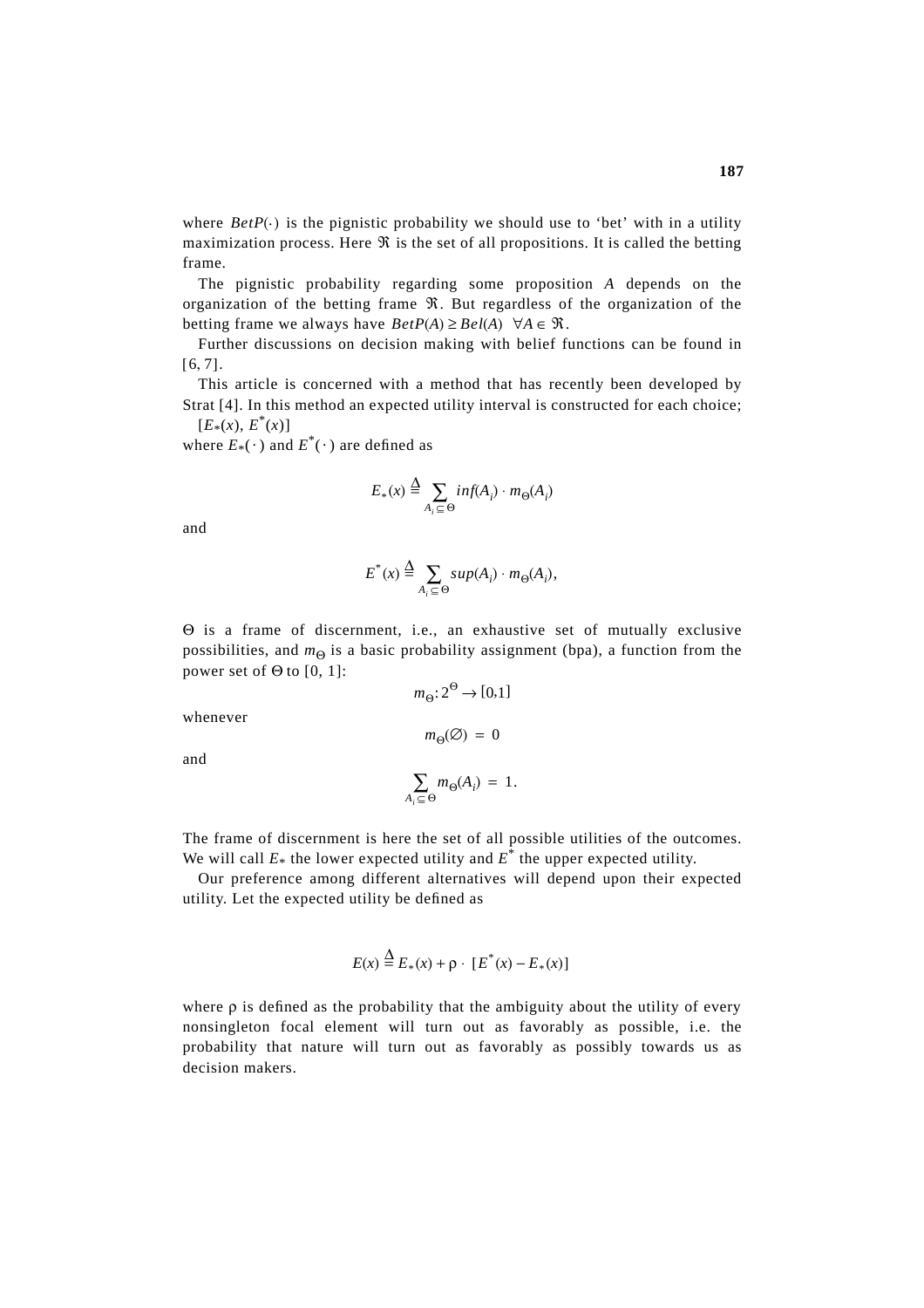Strat gives an example involving a carnival wheel (Figure 1). This wheel is divided into 10 equal sectors, each one having a payoff of either \$1, \$5, \$10, or \$20. One of the sectors is hidden from view. He asks: How much are we willing to pay to play this game?

The frame of discernment  $\Theta$  is {\$1, \$5, \$10, \$20}. Assume that

```
m({151}) = 0.4,
             m({85}) = 0.2,
            m({810}) = 0.2,
            m({820}) = 0.1,
m({1, 1, 55, 10, 20}) = 0.1.
```
Calculating the expected value interval we have

 $E(x) = [E_*(x), E^*(x)]$  $= [0.4 \times $1 + 0.2 \times $5 + 0.2 \times $10 + 0.1 \times $20 + 0.1 \times $1,$  $0.4 \times $1 + 0.2 \times $5 + 0.2 \times $10 + 0.1 \times $20 + 0.1 \times $20]$  $=$  [\$5.50, \$7.40].

Thus, we would be willing to pay at least \$5.50, but certainly not more than \$7.40. But should we be willing to play for \$6?

Obviously, when we are searching for the most preferable choice we can immediately disregard those choices where the upper expected utility is less than the highest lower expected utility among all choices. Furthermore, if both interval



**Figure 1.** Carnival wheel.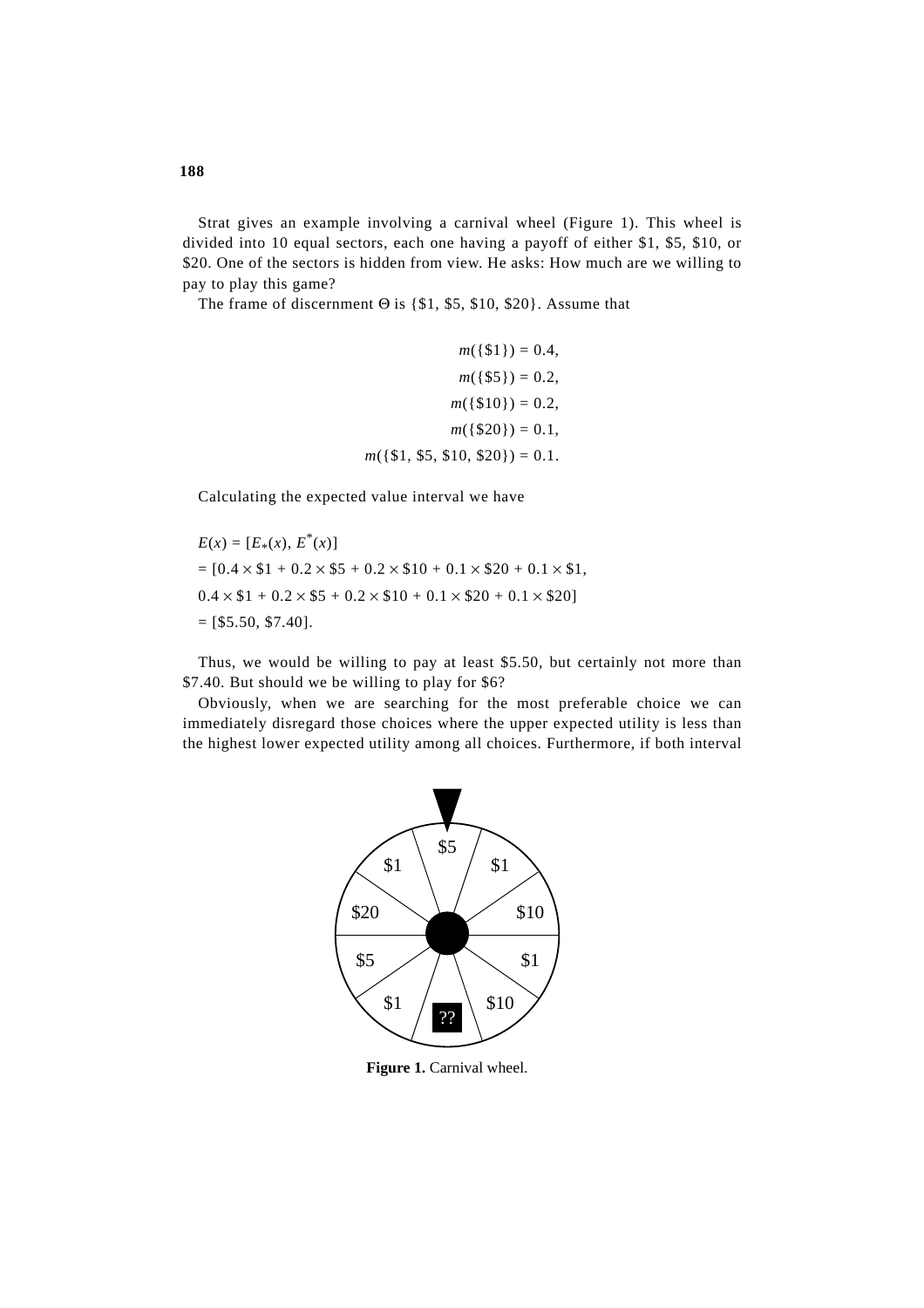limits of the utility interval are higher for one alternative than for another, i.e.  $E_{i^*} > E_{j^*}$  and  $E_i^* > E_j^*$ , then the first one, choice *i*, is always preferable regardless of the value of ρ. In fact, if we receive the choices in decreasing order of the magnitude of their upper expected utility we can immediately disregard any choice whose lower expected utility is less than any lower expected utility of the previous choices. Only if the expected-utility interval of one choice is included in the interval of another choice will our preference depend on the assumed value of ρ. As a result, we will end up with a set of expected utility intervals ordered by interval inclusion,  $[E_{1*}, E_1^*] \subseteq [E_{2*}, E_2^*] \subseteq \ldots \subseteq [E_{n*}, E_n^*] \subseteq [0,1]$ . Here we have renumbered the choices by the order of interval inclusion, i.e. the order of increasing interval length. In the following we will only consider choices ordered and renumbered by interval inclusion.

Strat argues that instead of first assuming a value for  $\rho$  and then calculating the choice that results, one might ask the reverse question. At what value of ρ would I be willing to change my decision?

Let us study the choice between  $x_1$  and  $x_2$  where  $[E_{1*}, E_1^*] \subseteq [E_{2*}, E_2^*]$ ;

 $choice 1: [E<sub>1*</sub>, E<sub>1</sub><sup>*</sup>],$ *choice* 2:  $[E_{2*}, E_2^*]$ .

Here choice 1 is preferred when

$$
E_{1^*} + \rho \cdot (E_1^* - E_{1^*}) > E_{2^*} + \rho \cdot (E_2^* - E_{2^*})
$$

We find that the two choices are equally preferable if

$$
\rho = \frac{E_{1*} - E_{2*}}{(E_2^* - E_{2*}) - (E_1^* - E_{1*})}.
$$

Let us call this value  $\rho_{12}$ . Since choice 1 has the higher lower expected utility of the two choices, it is preferred when  $\rho \in [0, \rho_{12}]$ , and choice 2 is preferred when  $\rho \in [\rho_{12}, 1].$ 

Let choice 1 be the decision not to play, and choice 2 the decision to play:

*choice* 1:  $E(x) = [\$6.00, \$6.00],$ 

*choice* 2: *E*(*x*) = [\$5.50, \$7.40].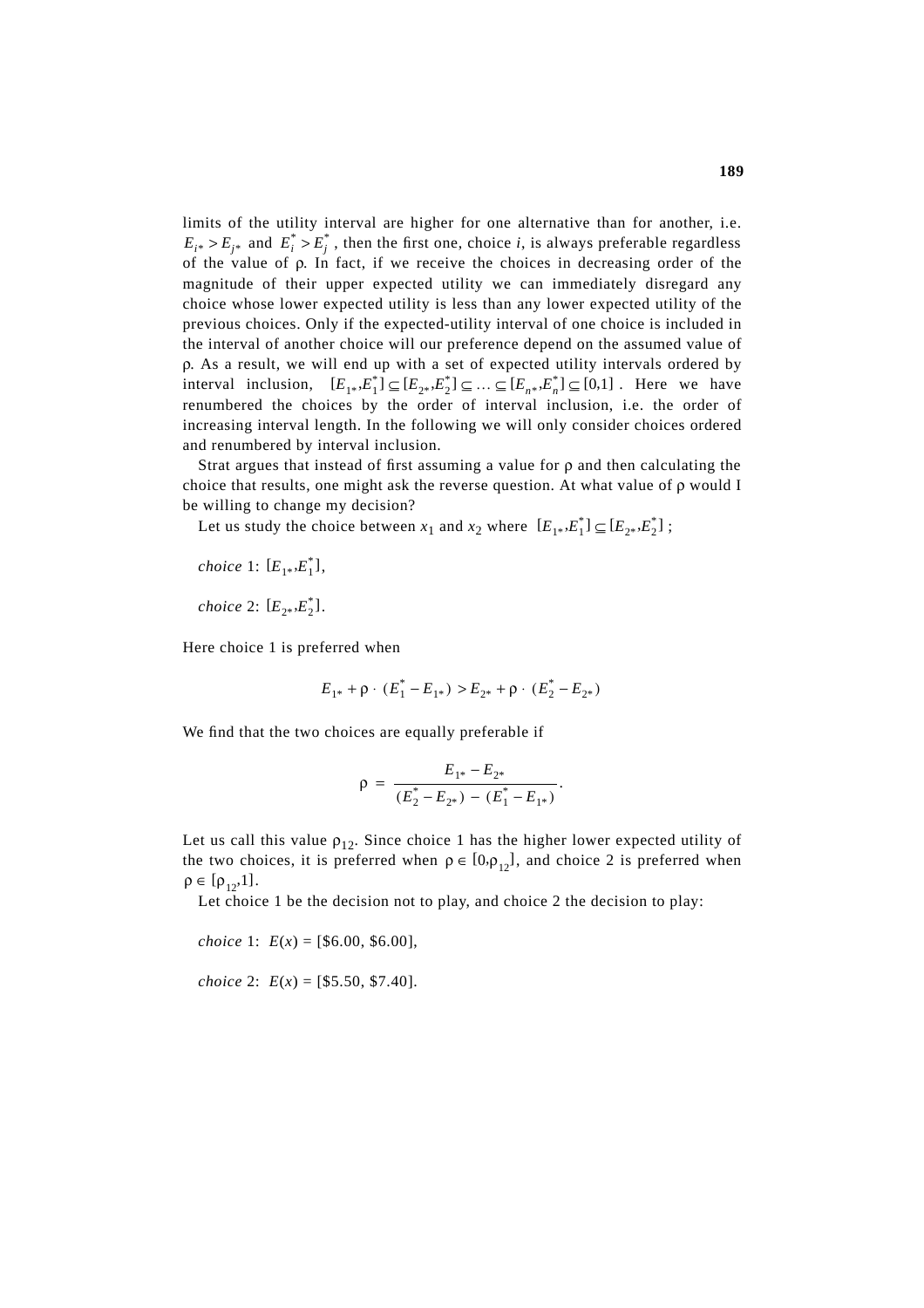When we compare these two choices, we find that choice 1 is preferable to choice 2 when

$$
\rho_{12} < \frac{E_{1*} - E_{2*}}{(E_2^* - E_{2*}) - (E_1^* - E_{1*})} = \frac{6.00 - 5.50}{(7.40 - 5.50) - (6.00 - 6.00)}
$$
\n
$$
= \frac{0.50}{1.90} = 0.263.
$$

Thus, when  $\rho < 0.263$  we will not play the game, but when  $\rho > 0.263$  we will.

Furthermore, this might best be seen as an indication of whether we need to gather more information or are ready to make a decision. If  $\rho$  is close to 0 or 1, we might be willing to make a decision right now, but if, on the other hand, it is around 0.5, we would prefer to gather additional information before making a decision.

However, at times we might be forced to make a decision right now regardless of the value of  $\rho$ . Rather than trying to estimate  $\rho$  in this situation, we might choose a different route.

In this article we will establish an alternative to making an outright, and often unwarranted, assumption about ρ. This alternative is to accept a uniform probability distribution for ρ.

Adopting a uniform probability distribution for ρ requires two conditions being fulfilled. Firstly, there certainly must not be any evidence at hand regarding the value of the probability ρ. Such evidence could, for example, be in the form of domain knowledge, direct evidence regarding the value of ρ or knowledge that the decision situation is controlled by either the decision maker or an adversary. It would seem to be commonplace that there is no direct evidence available regarding the value of ρ. The situation we are looking for is then a business like situation in a field with poor domain knowledge where the outcomes are not controlled by either the decision maker or an adversary, i.e. a decision situation without evidence regarding the value of ρ. Secondly, it must be a decision situation where the decision maker is not only interested in minimizing the expected loss regardless of the possible gains or interested in maximizing the expected gain regardless of the possible losses. In these two situations he would choose to adopt  $\rho = 0$  or  $\rho = 1$ , respectively, even if there is no available evidence regarding the value of ρ. This would be the situation if the decision maker were forced to play a game he thinks is unfavorable. Then he would try to minimize the expected loss, i.e. choose  $\rho = 0$ . If, on the other hand, the decision maker is forced to obtain a lot of value by playing a particular game, he may try to maximize the expected gain, i.e. choose  $\rho = 1$ . This eliminates the extreme situations where the decision maker is forced into a game by one reason or another, i.e. situations where it is not possible to avoid a choice. What is remaining is the "normal" businesslike decision situations where we do not have a reason to choose one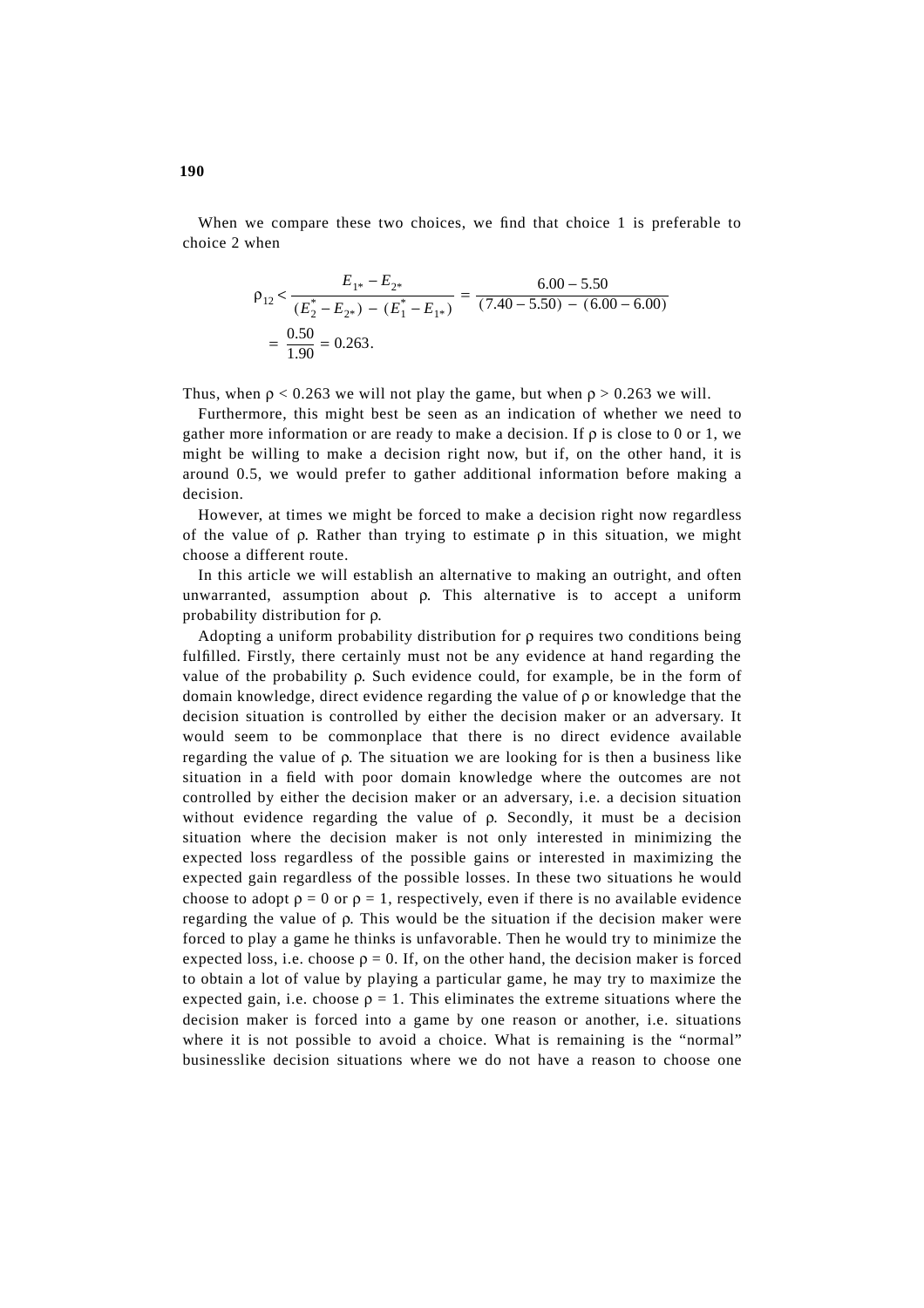value for ρ over another: when there is not any evidence at hand regarding the value of ρ.

As Strat points out in his article, if we make an assumption about the value of ρ we should not confuse our assumption about ambiguity with our risk preference. Our risk preference is handled by adopting utilities.

The methodology in this article was developed as the decision part of a multiple-target tracking algorithm (Schubert [8], Bergsten and Schubert [9]) for an antisubmarine intelligence analysis system.

In Section 2 we will discuss points of preference change and in Section 3 the uniform probability distribution for ρ. In Section 4 we will study decision making with a uniform probability distribution for  $\rho$ , and the different objectives decision makers might have when there are several decision makers competing. Finally, conclusions are drawn in Section 5.

#### **2. THE PREFERRED CHOICE**

When we have several choices they may be preferred in different intervals of ρ. If we calculate all  $\rho_{ii}$ 's and order them by increasing magnitude we can calculate the expected utility of every choice for a point in each interval of the ordered  $\rho_{ii}$ 's. The choice with the highest expected utility in each interval is then the preferred choice for that interval. However, we already know that choice 1 is preferred when  $\rho = 0$ , since this choice has the highest lower expected utility among all choices, and it will remain the preferred choice while  $\rho$  is less than min<sub>i</sub>  $\rho_{1i}$ , the smallest of all  $\rho_{ii}$ 's and the first point of preference change. Beyond this point, choice *i* will be preferable over choice 1. Since choice 1 will never again be preferred in any other interval, we may now disregard all other  $\rho_{1j}$ ,  $j \neq i$ , even though they represent points of possible preference change. The reason for this is obvious, choice 1 can never again be the most preferable choice for any interval above min<sub>i</sub>  $\rho_{1i}$  since it is not even preferred to choice *i* beyond that point. Thus, these points of possible preference change will never represent an actual change of the current preference. Continuing, choice *i* will now be preferred up to the point where  $\rho = \min_i \rho_{ii}$ , and beyond this point choice *j* will be preferred up until  $\rho = \min_k \rho_{ik}$ , etc. Thus, by iteration we find that the choices are each preferable in the following intervals:

*choice* 1: [0*, min*,  $ρ<sub>1</sub>$ *]*, *choice i*:  $[\min_i \rho_{1i}, \min_i \rho_{ii}],$ *choice j*:  $[\min_i \rho_{ii}, \min_k \rho_{ik}]$ , . . .

*choice n*: [ρ*mn,* 1].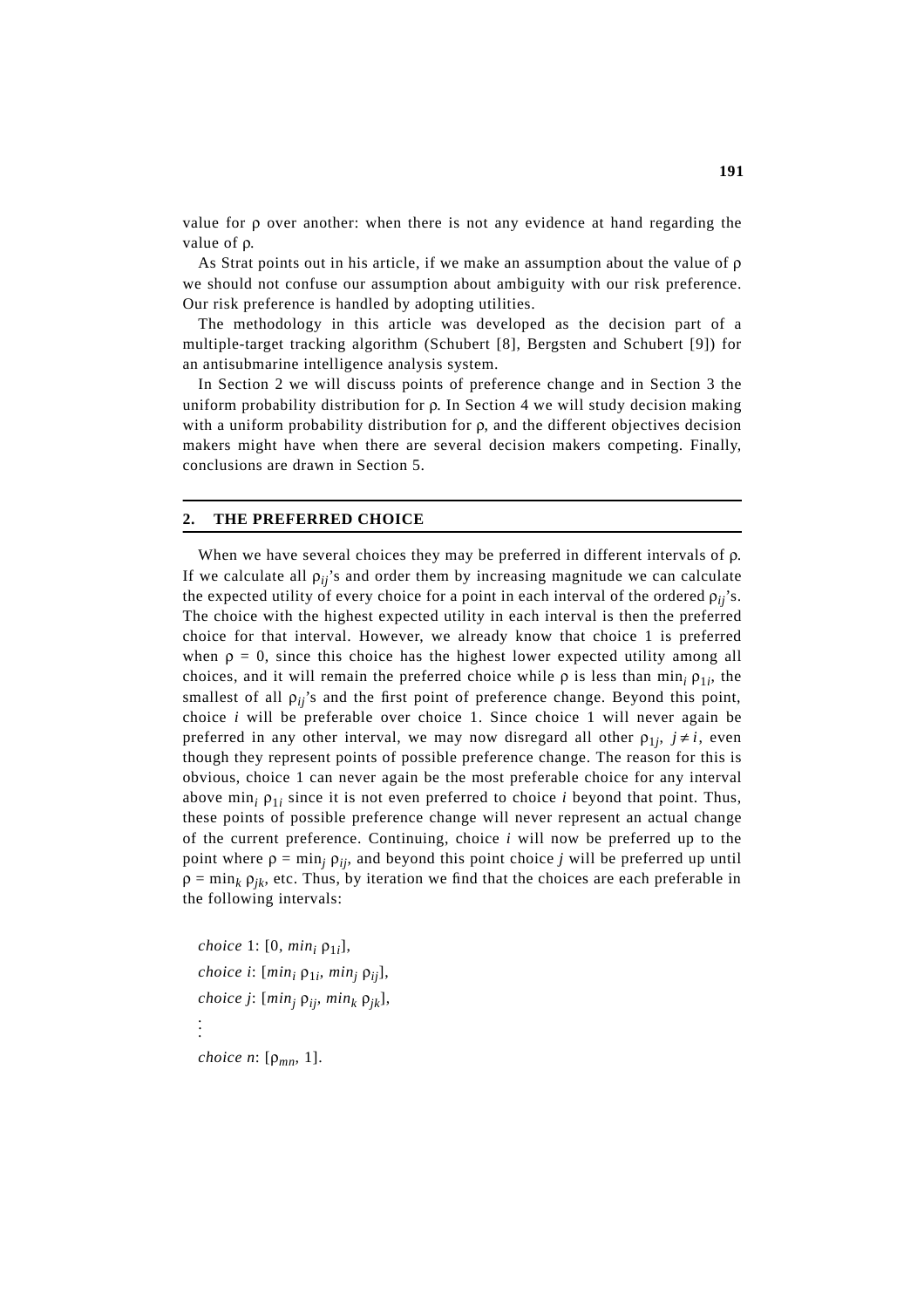Alternatively, for any choice *j* that is preferable somewhere, its interval of preference can be described as

*choice j*:  $[max_i p_{ij}, min_k p_{jk}].$ 

If two or more  $\rho_{ii}$ 's are equal in a minimization, min<sub>i</sub>  $\rho_{ii}$ , the next preferred choice will be ambiguous. In this case we take the choice with the highest number. If not, we would end up with one or more choices preferred under a zero interval length of ρ before we would get this choice anyway.

### **3. A UNIFORM PROBABILITY DISTRIBUTION FOR** ρ

All we know about the value of  $\rho$  is that it is a parameter the belongs to the set of real numbers between 0 and 1,  $\rho \in [0, 1]$ , i.e. we know that a frame of all possible values of  $\rho$  is that same set of numbers,  $\Theta = [0, 1]$ . Thus, apart from knowing the frame for  $\rho$  we do not know anything at all. We have a vacuous bpa where  $m(\Theta) = 1$ . In order not to reduce the overall nonspecificity of this initial state when making an assumption about the probability distribution about ρ, we might ask that any such assumption about  $\rho$  should yield the same nonspecificity as what we have now. We define the nonspecificity as

$$
I(m) = \sum_{A \in F} m(A) \cdot Log_2|A|,
$$

which is a generalization of Hartley's information [10].

Calculating the nonspecificity  $I(m)$  of this initial state where  $F = \{ \Theta \}$  and  $m(\Theta) = 1$ , we have

$$
I(m) = \sum_{A \in F} m(A) \cdot Log_2|A|
$$
  
=  $m(\Theta) \cdot Log_2|\Theta| = 1 \cdot Log_2|\Theta|$ ,

and since Θ is the infinite set of real numbers between 0 and 1, we obtain an infinite nonspecificity.

If we make a single-point assumption about  $\rho$  where  $F = \{\{\rho\}\}\$  and  $m({p}) = 1$ , we obtain a nonspecificity of

$$
I(m) = \sum_{A \in F} m(A) \cdot Log_2|A|
$$
  
=  $m(\{\rho\}) \cdot Log_2|\{\rho\}| = 1 \cdot Log_2 1 = 0$ ,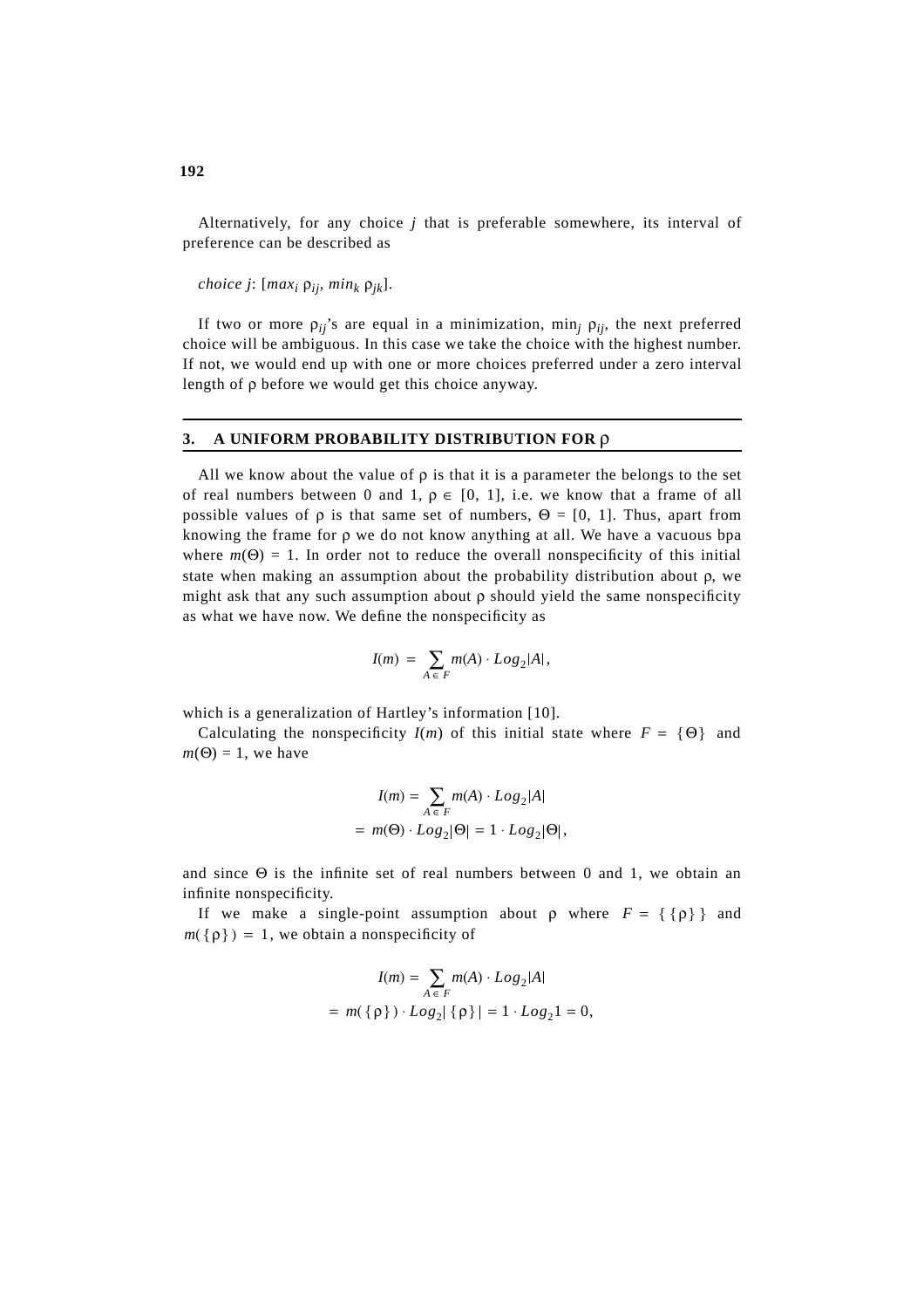and for any pointwise distribution for  $\rho$  where  $F = \{ {\rho_1}, {\rho_2}, ... \}$  we get

$$
I(m) = \sum_{A \in F} m(A) \cdot Log_2|A|
$$
  
= 
$$
\sum_{A \in F} m(A) \cdot Log_2 1 = 0.
$$

Obviously, our distribution needs a continuous part to reach the infinite nonspecificity of the initial state. Any such distribution with just one continuous part, *B*, will reach infinite nonspecificity. We have

$$
I(m) = \sum_{A \in F} m(A) \cdot Log_2|A|
$$
  
=  $m(B) \cdot Log_2|B|$ ,

where  $F = \{B, \{p_1\}, \{p_2\}, ...\}$  and *B* is an interval of real numbers included in [0, 1]. If *B* is of infinite size we have an infinite nonspecificity.

Furthermore, we might also demand that the nonspecificity of our new distribution should be equal to the original assignment for any size of the frame. Let  $F = \{B_1, B_2, ..., \{p_1\}, \{p_2\}, ...\}$ , where the  $B_i$ 's are intervals included in [0, 1]. We must then have

$$
Log_2|\Theta| = \sum_{A \in F} m(A) \cdot Log_2|A|.
$$

Here  $A \subseteq \Theta$ , and thus we may write  $|A| = \alpha_A |\Theta|$ , where

$$
\frac{1}{|\Theta|} \le \alpha_A \le 1
$$

and

$$
\alpha_{\{\rho_i\}} = \frac{1}{|\Theta|}.
$$

We have

$$
Log_2|\Theta| = \sum_{A \in F} m(A) \cdot Log_2(\alpha_A \cdot |\Theta|) = \sum_{A \in F} m(A) \cdot Log_2 \alpha_A + \sum_{A \in F} m(A) \cdot Log_2|\Theta|
$$
  
= 
$$
\sum_{A \in F} m(A) \cdot Log_2 \alpha_A + Log_2|\Theta| \cdot \sum_{A \in F} m(A).
$$

From this it immediately follows that

$$
\sum_{A \in F} m(A) \cdot Log_2 \alpha_A = 0.
$$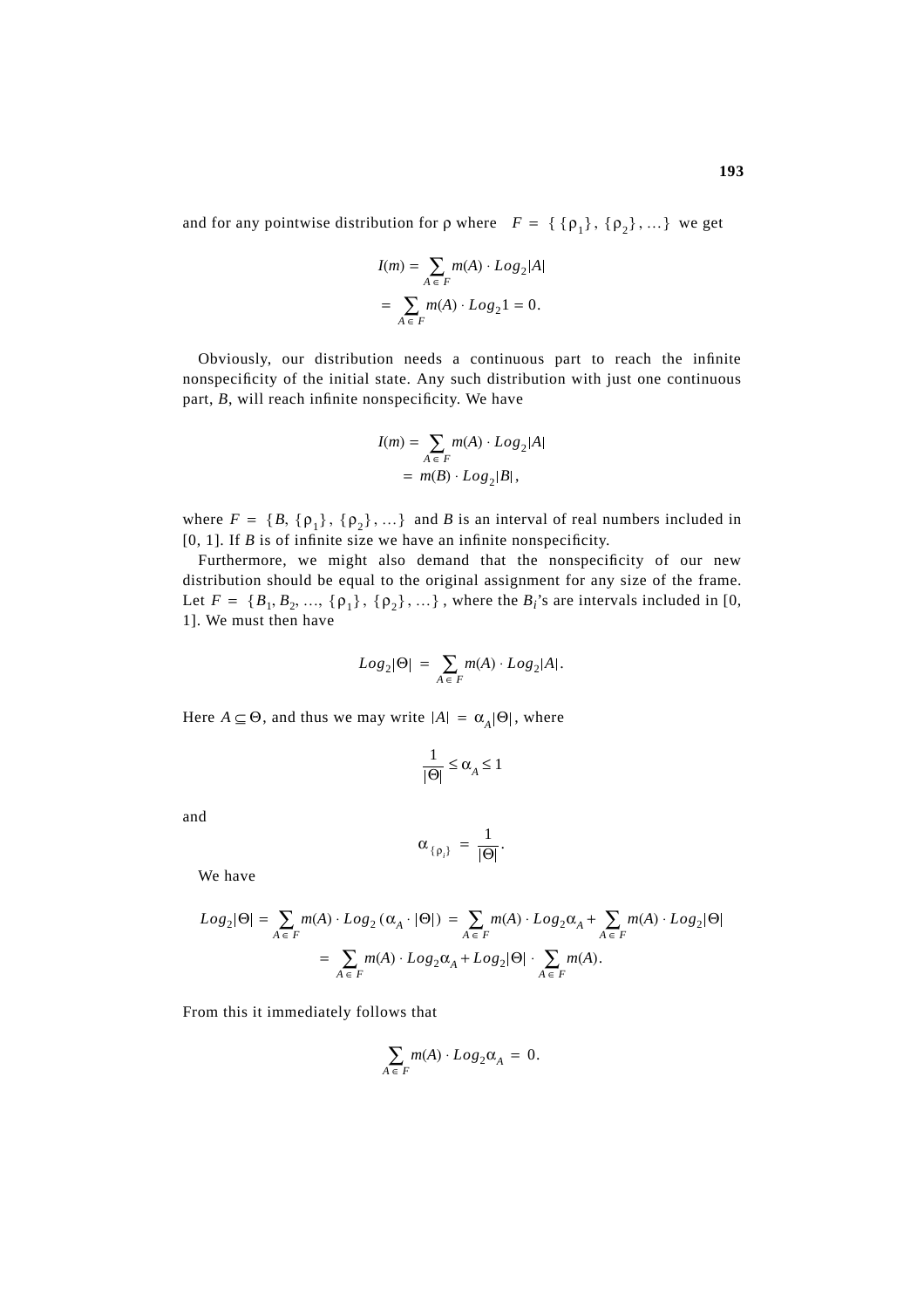Since  $m(A) > 0$  for every *A* and  $\log_2 \alpha_A \leq 0$  for every  $\alpha_A$ , we must have that  $\alpha_A = 1$  for every *A*. But since  $|A| = \alpha_A |\Theta|$  and  $\Theta$  is the entire frame, it follows that  $A = \Theta$ , i.e., that we have only one focal element  $F = \{\Theta\}$ .

This means that we have only one continuous part of the probability distribution for ρ, and that it covers the entire interval from 0 to 1, i.e. a uniform probability distribution.

#### **4. DECISION MAKING**

# **4.1. Decision Making With a Uniform Probability Distribution for** ρ

If we refrain from making an unwarranted assumption about the value of ρ, we might instead accept a uniform probability distribution for ρ, i.e. the assumption that all values of  $\rho$  are equally probable. Any of the above choices that are preferable somewhere might now be preferred. However, the probabilities for the choices to be preferred are not equal. This probability varies with the length of the interval over which it is preferred.

If we are only interested in simple maximizing of utility then adopting a uniform probability distribution for  $\rho$  yields the same result as setting  $\rho = 0.5$ . Then, for simplicity, we might as well set  $\rho = 0.5$  and choose the alternative that yields the highest expected utility as our decision.

However, in a situation with several different decision makers, we might sometimes be more interested in having the highest expected utility among the decision makers rather than only trying to maximize our own expected utility. Thus, rather than actually making a random assumption about  $\rho$  in order to find a preferable choice, it makes sense to prefer the choice that would most likely be preferred *if* the value of ρ were determined at random. Assuming the uniform probability distribution for ρ, this is obviously the choice that is preferred under the maximum interval length of ρ. This might be according to the principle "it is better to choose what is most likely the best alternative rather than to gamble for it." The interval length under which a choice is preferred,  $\text{Pref}(\cdot)$ , is here defined as

$$
Pref(x_j) \stackrel{\Delta}{=} max(0, min_k \ \rho_{jk} - max_i \ \rho_{ij})
$$

where  $\min_k \rho_{nk} \stackrel{\Delta}{=} 1$  and  $\max_i \rho_{i1} \stackrel{\Delta}{=} 0$ .

If the number of alternatives is equal to the number of decision makers, then all we have to do is to choose the alternative that is preferred under the maximal interval length. That will be the choice with the highest probability of giving us the highest expected utility.

The situation becomes more complex when the number of decision makers is less than the number of choices.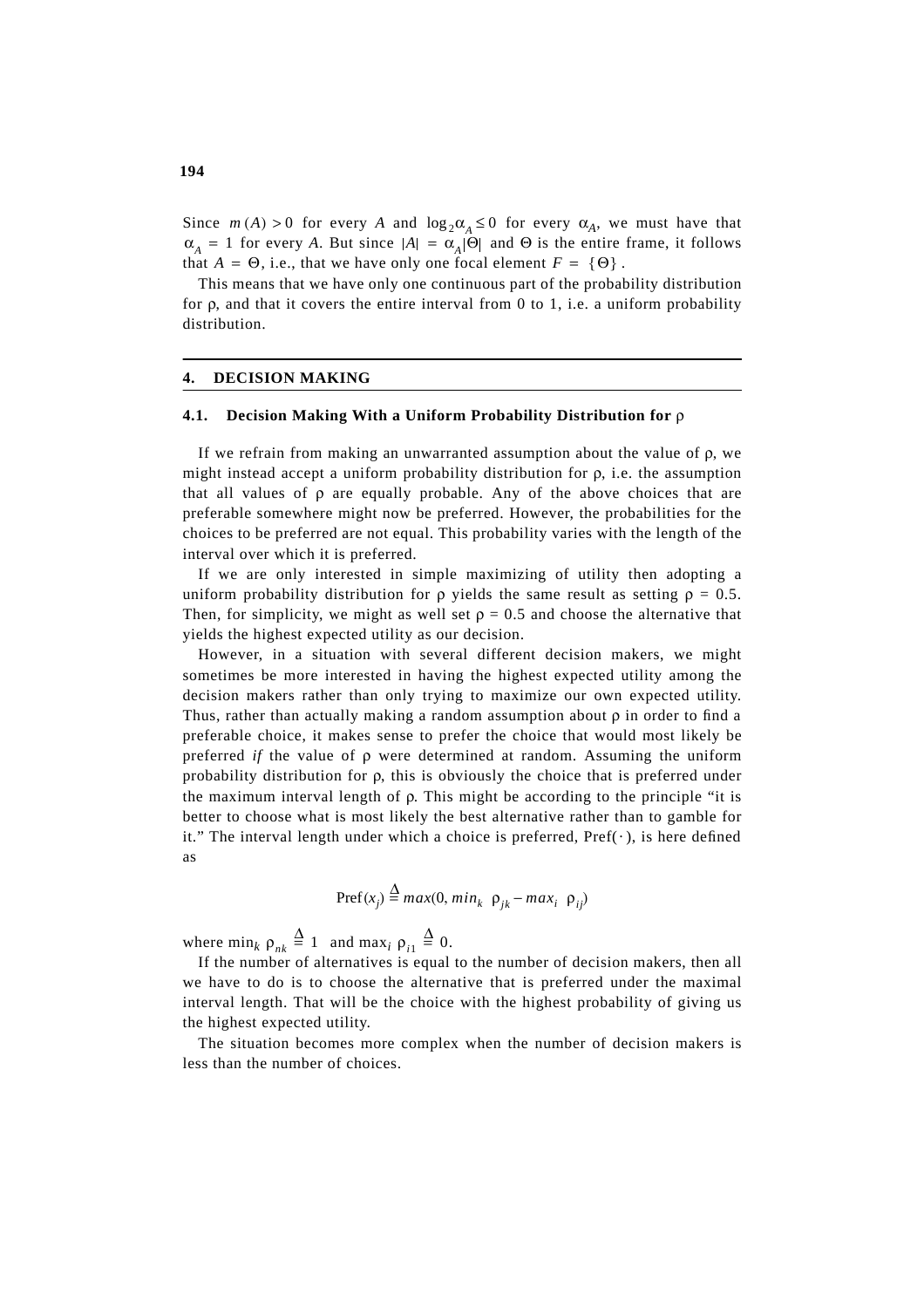#### **4.2. An Example**

Let us consider an example with four choices whose expected utility intervals are ordered by interval inclusion:

*choice* 1: [0.5*,* 0.6], *choice* 2: [0.4*,* 0.7], *choice* 3: [0.3*,* 0.9], *choice* 4: [0.2*,* 1.0].

Calculating the points of preference change gives us

$$
\rho_{12} = \frac{E_{1*} - E_{2*}}{(E_2^* - E_{2*}) - (E_1^* - E_{1*})} = \frac{0.5 - 0.4}{(0.7 - 0.4) - (0.6 - 0.5)} = 0.5,
$$

and by the same formula  $\rho_{13} = 0.4$ ,  $\rho_{14} = 0.43$ ,  $\rho_{23} = 0.33$ ,  $\rho_{24} = 0.4$ ,  $\rho_{34} = 0.5$ . We find by iteration that the choices are preferable in the following intervals of  $\rho$ :

*choice* 1*:* [0*, min<sub>i</sub>*  $\rho_{1i}$ ] = [0*,*  $\rho_{13}$ ] = [0*,* 0.4], *choice* 3*:* [0.4*, min<sub>i</sub>*  $\rho_{3j}$ ] = [0.4*,*  $\rho_{34}$ ] = [0.4*,* 0.5], *choice* 4*:* [0.5*,* 1],

and are preferred for the following interval lengths:

$$
Pref(x_1) = 0.4,
$$
  

$$
Pref(x_2) = 0,
$$
  

$$
Pref(x_3) = 0.1,
$$
  

$$
Pref(x_4) = 0.5.
$$

In this case choice 2 will never be preferred, regardless of the value of ρ. If an unwarranted assumption is made about  $\rho$ , any of the other three choices could be preferred. If, on the other hand, we only assume a uniform probability distribution for ρ, choice 4 will be considered preferable, since it is preferred for the maximum interval length of ρ.

## **4.3. An Algorithm for Finding the Preferred Choice**

We may now find the preferred choice given a uniform probability distribution by the following algorithm.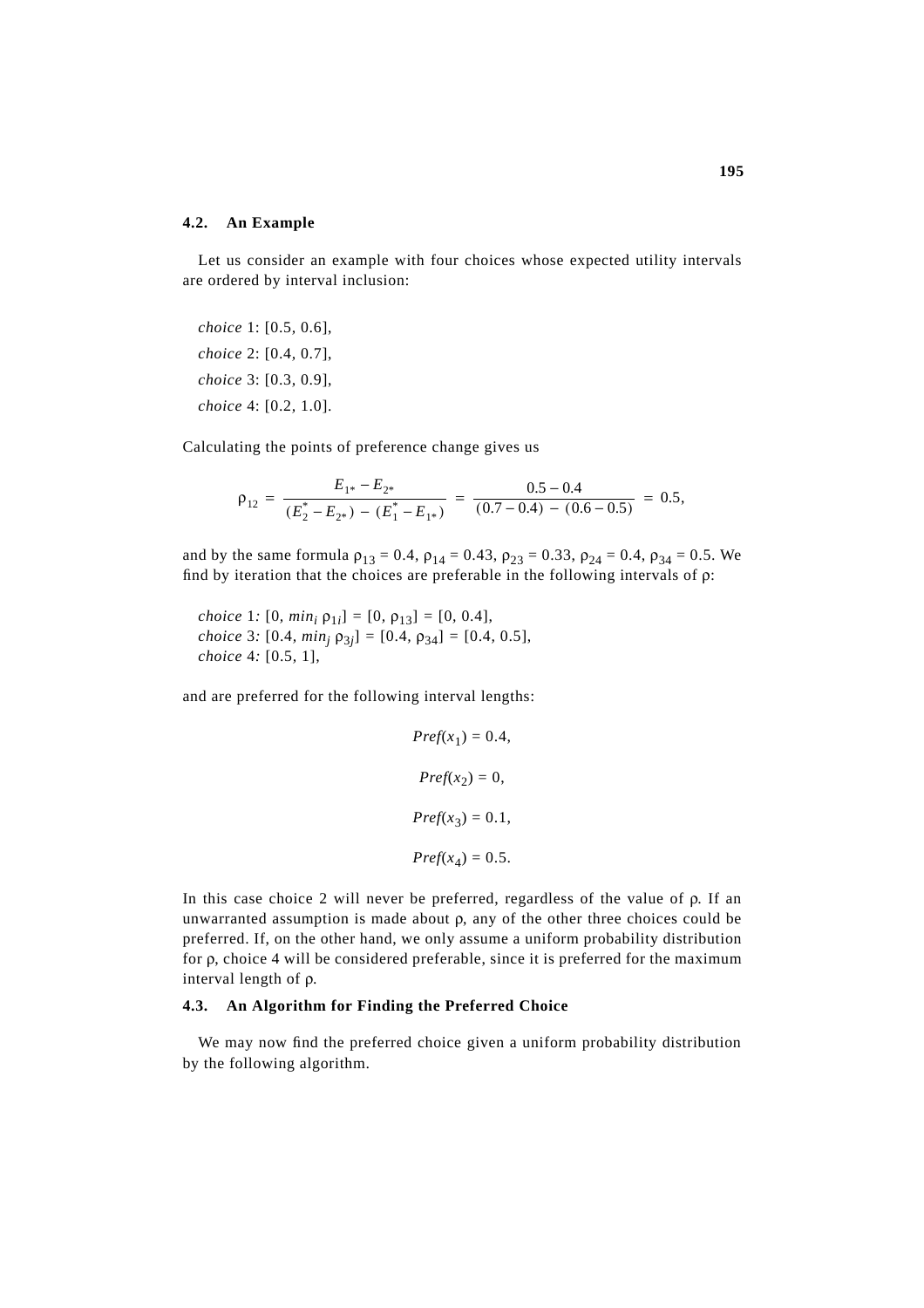# ALGORITHM *Let S be the empty set.*

- 1.*Order and renumber all choices by falling magnitude of upper expected utility.*
- 2.*For i =* 1 *to n do*
	- 2.1.*Add all choices whose expected utility interval belongs to the set of intervals ordered by interval inclusion; if*  $E_{i^*} > E_{i-1^*}$  *then S* :=  $S + \{[E_{i*}, E^{*}] \}.$
- 3.*Renumber all choices in S in order of increasing interval length magnitude.*
- 4.*For all combinations of pairs in S calculate*

$$
\rho_{ij} = \frac{E_{i^*} - E_{j^*}}{(E_j^* - E_{j^*}) - (E_i^* - E_{i^*})}.
$$

5. $\rho_c := 0$ ,  $i := 1$ , maximum\_preference := 0.

6.*Calculate the intervals of preference for each choice and find the most preferable choice;*

*While*  $i \neq n$  *do* 6.1. $\rho'_c := \min_j \rho_{ij}$ , where  $\min_k \rho_{nk} \stackrel{\Delta}{=} 1$ . 6.2.*Pref*( $x_i$ ) =  $ρ'_{c}$  -  $ρ_{c}$ . 6.3.If  $\text{Pref}(x_i) > \text{maximum\_preference}$  then 6.3.1.*maximum\_preference := Pref(x<sub>i</sub>), preferred\_choice := i.*  $6.4.i := j.$ 6.5. $ρ<sub>c</sub> := ρ<sup>2</sup><sub>c</sub>$ 7.*Answer preferred\_choice.*

# **4.4. Possible Refinements**

Instead of changing from the strongest possible assumption of a point value for ρ to the weakest possible assumption of a uniform probability distribution, we may occasionally have a reason to assume some other probability distribution for ρ (Figure 2).



**Figure 2.** A point-valued, arbitrary and uniform probability distribution for ρ.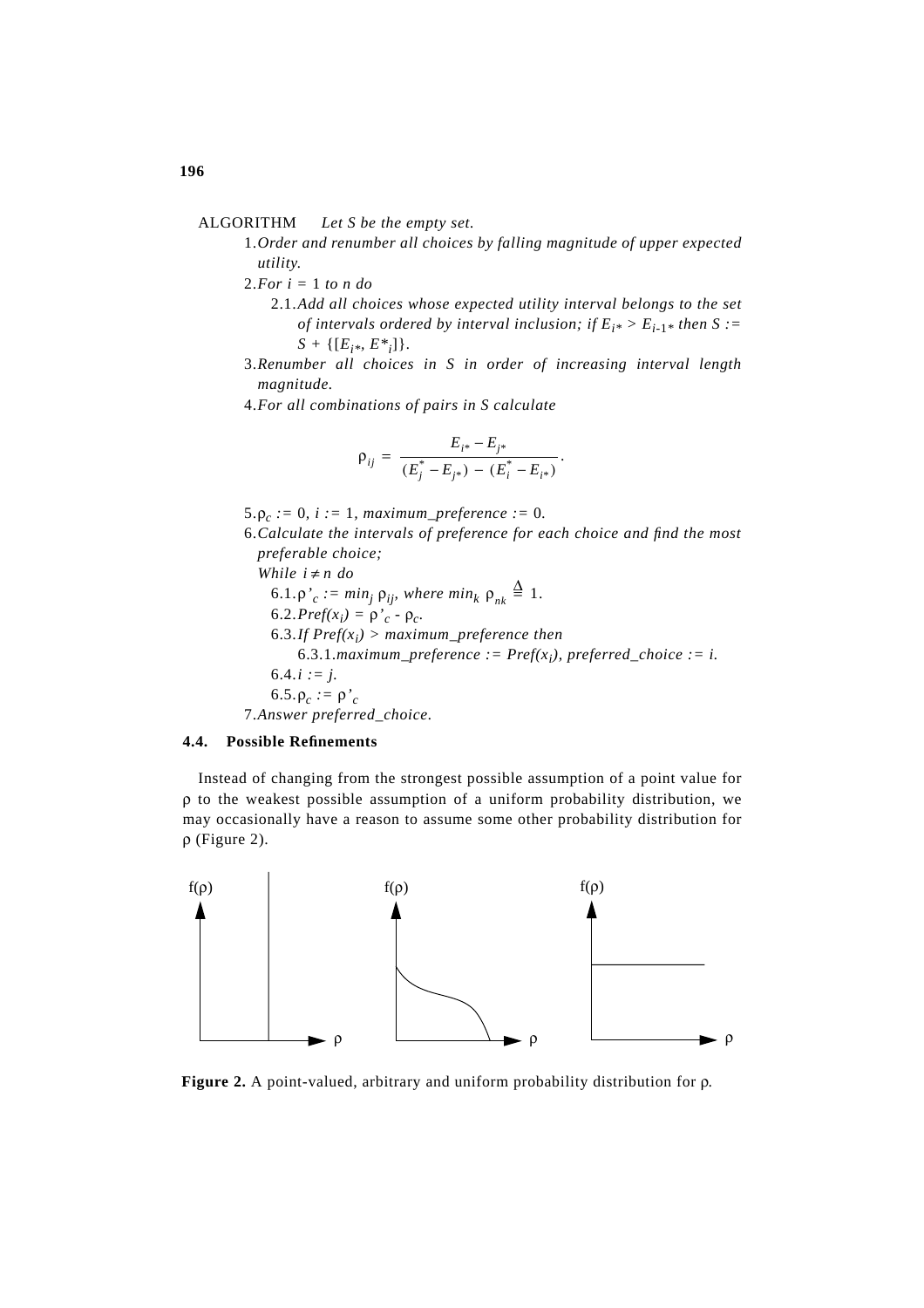We might for instance have some knowledge regarding a lower and upper bound for ρ. Let us call these bounds the lower ambiguity probability  $\rho_*$  and the upper ambiguity probability  $\rho^*$ , respectively. These bounds force a simple change in the definition of preference,  $Pref(\cdot)$ :

$$
Pref(x_j) \stackrel{\Delta}{=} max(0, min(\rho^*, min_k \ \rho_{jk}) - max(\rho_*, max_i \ \rho_{ij}))
$$

where  $\min_k \rho_{nk} \stackrel{\Delta}{=} 1$  and  $\max_i \rho_{i1} \stackrel{\Delta}{=} 0$ ,

To incorporate the new definition of preference into the algorithm we make the following change in step 6.2.,

6.2. 
$$
Pref(x_i) = max(0, min(\rho^*, \rho'_c) - max(\rho_*, \rho_c))
$$
,

giving all choices preferred in intervals outside the bounds of lower and upper ambiguity probability a preference of zero.

Obviously, we must be able to assume any probability distribution  $f(\rho)$  for  $\rho$ . We can make a general definition of preference as

$$
Pref(x_j) \stackrel{\Delta}{=} max(0, \int_{max_i \rho_{ij}}^{min_k \rho_{jk}} f(\rho) d\rho)
$$

where  $\min_k \rho_{nk} \stackrel{\Delta}{=} 1$  and  $\max_i \rho_{i1} \stackrel{\Delta}{=} 0$ .

Finally, we change the computation of preference in step 6.2 of the algorithm to

6.2. 
$$
Pref(x_j) \stackrel{\Delta}{=} F(\rho_c) - F(\rho_c)
$$

where

$$
F(\rho) = \int f(\rho) d\rho.
$$

#### **4.5. Two Decision Makers Searching for the Most Preferable Choice**

When two decision makers compete for the highest utility, the preference of each alternative is determined by the chance of having the alternative that is preferred for the maximal interval length of ρ after our opponent has also made his choice. If we assume we have the first choice, then our opponent will make his choice taking into account the choice we made. Since our goal is to have the highest possible probability of having the best alternative, we must also take into account the best choice our opponent can make. It is found by choosing the alternative with the highest preference as defined by

$$
Pref(x_j) \stackrel{\Delta}{=} \min(\min_k \ \rho_{jk}, 1 - \max_i \ \rho_{ij}).
$$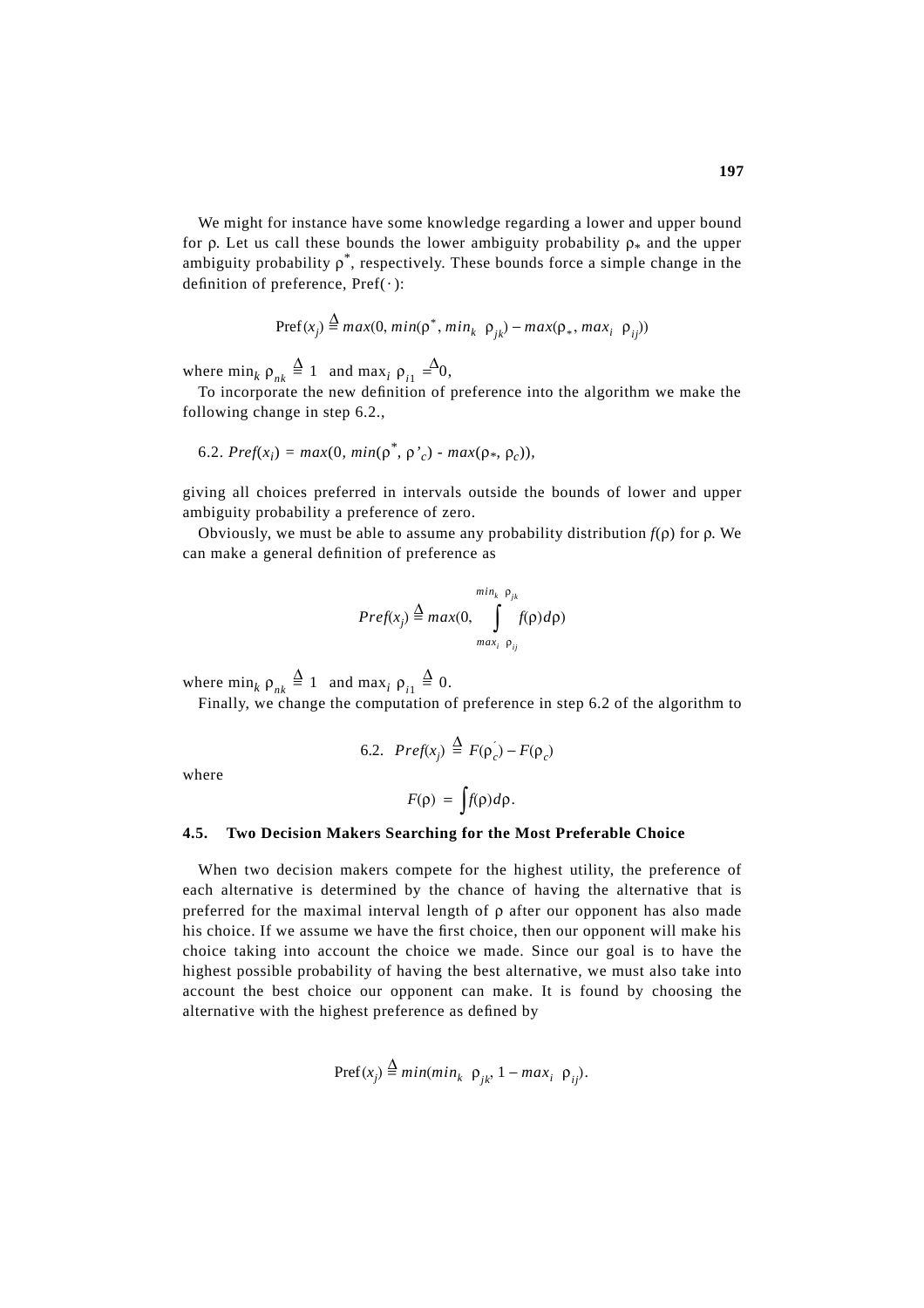Here  $\min_k \rho_{jk}$  is the preference for choice *j* when our opponent chooses his best alternative *k* where  $k > j$  and  $1 - \max_i \rho_{ij}$  is the preference for choice *j* when our opponent chooses his best alternative *i* where  $i < j$ .

If, on the other hand, we are the second of the two decision makers, the situation is even simpler. We just have to find the choice with maximal preference as defined by

$$
\operatorname{Pref}(x_j, k) = \begin{cases} \rho_{jk}, j < k \\ \rho_{kj}, j > k \end{cases}
$$

where *k* is the alternative already chosen by our opponent.

# **4.6. Several Decision Makers**

When the number of decision makers is less than the number of choices, the situation becomes much more complex. We must here take into account not only the choices already made be other decision makers, but also the rational choices we can assume to be made by later decision makers. This is because the length of the preference interval for any alternative depends on the other choices that are made. If  $I^*$  is the set of all choices made by previous decision makers, the preference of a choice  $x_i$  may be calculated as

$$
\begin{aligned} \text{Pref}(x_j, I^*) &= \max\bigg(0, \quad \min \ \rho_{jk} \ - \max \ \rho_{ij} \bigg), \\ k &\in I^* + I_*(I^*, j) \quad i \in I^* + I_*(I^*, j) \end{aligned}
$$

where  $I_*(I^*, j)$  is the set of rational choices the later decision makers will make given our choice *j*. For any decision maker we want to find the alternative that maximizes his preference, i.e.

$$
\max_{j \in I - I^*} \text{Pref}(x_j, I^*)
$$

where *I* is the set of all possible choices.

This problem is solved starting with the final choice made by the last of the *n* decision makers, and for all possible sets of earlier choices  $I^*$ . Here  $|I^*| = n - 1$ and  $I_* = \emptyset$ . We find the earlier choices by stepping backwards through all possible sequences of choices made by different decision makers until we reach the first choice made by the first decision maker.

This can be seen as going "up" a tree with one decision maker at each level until we reach the first decision maker at the root of the tree. Each branch at a certain level of the tree corresponds to a different sequence of choices made by the earlier decision makers. The edges going "down" from each node at this level corresponds to the possible choices that can be made by the decision maker at this level.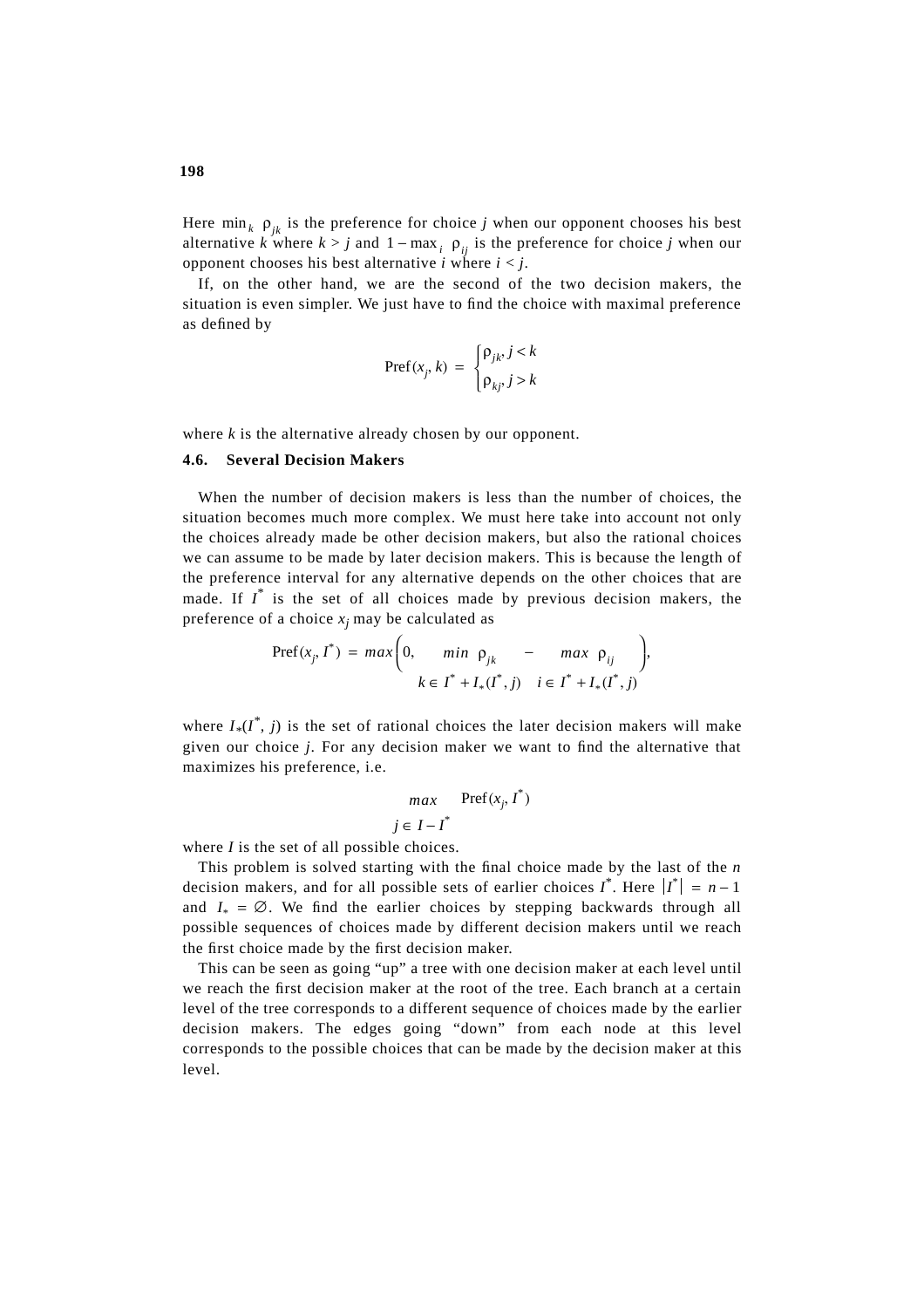#### **5. CONCLUSION**

We have demonstrated that it is not necessary to make a point-value assumption about ρ in Strat's decision-theoretic apparatus of Dempster-Shafer theory. In fact, it is sufficient to assume a uniform probability distribution for ρ to be able to discern the most preferable choice. We have given an algorithm for finding the most preferable choice based on an iterative search of points of preference change among choices ordered by interval inclusion. We discuss the ability to assume any probability distribution for ρ.

We also discussed the more complex problem of several decision makers competing for the highest expected utility. The preference for each alternative to some decision makers was shown to be the probability that the alternative has the highest expected utility after all decision makers have made their choices, where we take into account both the choices already made be other decision makers and the rational choices we can assume to be made by later decision makers.

#### **ACKNOWLEDGMENTS**

I would like to thank Stefan Arnborg, Ulla Bergsten, and Per Svensson for their helpful comments regarding this article.

#### **References**

- 1. Dempster, A. P., A generalization of Bayesian inference, *J. Roy. Statist. Soc. Ser. B* 30(2), 205-247, 1968.
- 2. Shafer, G., *A Mathematical Theory of Evidence*, Princeton U.P., Princeton, N.J., 1976.
- 3. Nguyen, H. T., and Walker, E. A., On decision making using belief functions, in *Advances in the Dempster-Shafer Theory of Evidence* (R. Y. Yager, M. Fedrizzi, and J. Kacprzyk, Eds.), Wiley, New York, 311-330, 1994.
- 4. Strat, T. M., Decision analysis using belief functions, *Internat. J. Approx. Reason.* 4(5/6), 391-417, 1990.
- 5. Smets, P., and Kennes, R., The transferable belief model, *Artif. Intell.* 66(2), 191-234, 1994.
- 6. Shafer, G., and Pearl, J., *Readings in Uncertain Reasoning,* Morgan Kaufmann Ser. in Represent. Reason., Morgan Kaufmann, San Mateo, Calif., 1990.